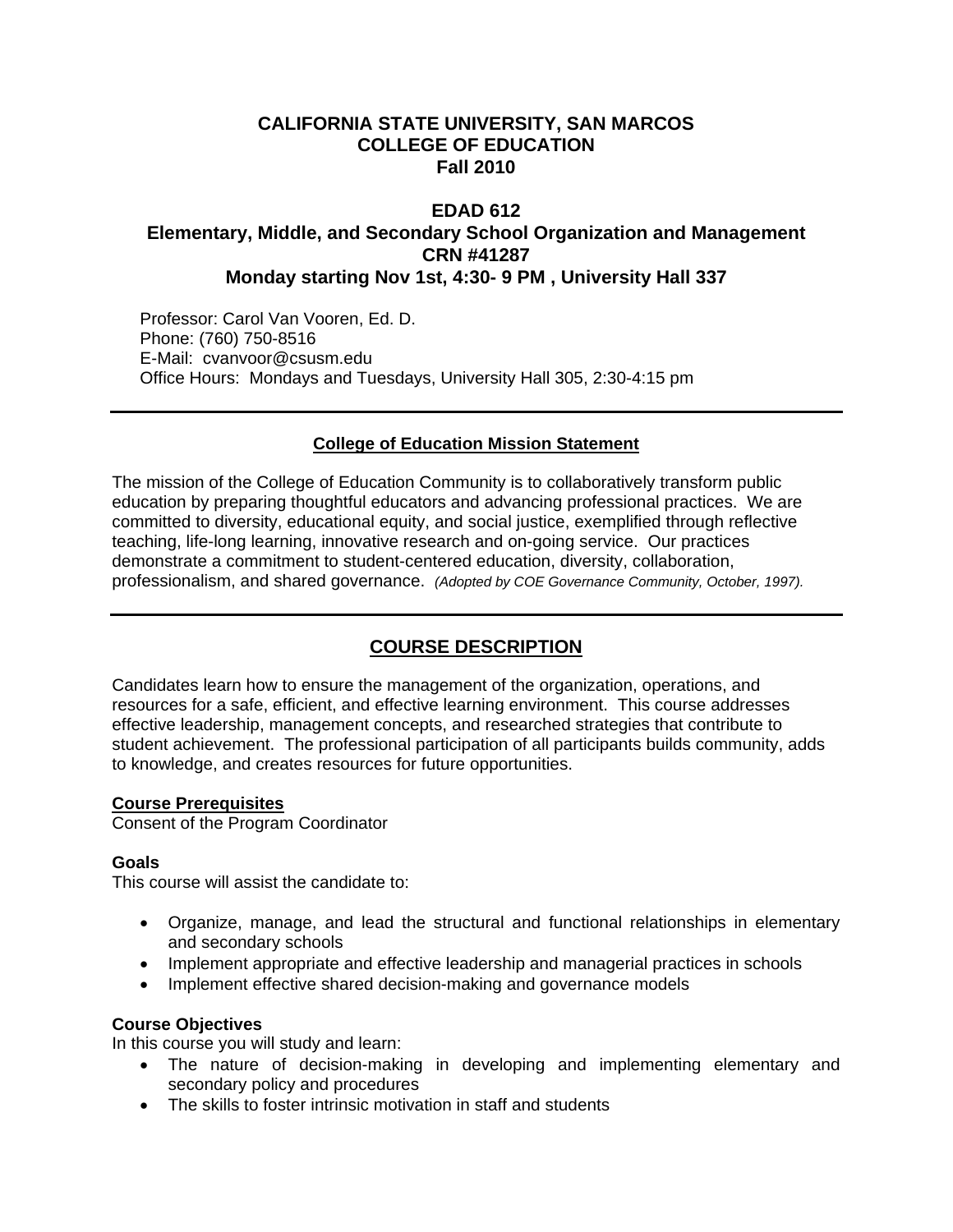- The strategies to develop a culture of shared decision-making
- The steps to run an effective meeting
- The political implications for leadership in schools
- The qualities of a Collins' Level 5 leader
- The theory and practice to manage change in an era of accountability in schools.

### **Required Texts**

1. Chance, P. (2009). *Introduction to educational leadership and organizational behavior: Theory into practice.* Larchmont, NY: Eye on Education.

2. Choose **one** of three books (you haven't read before) for a group study

a. Pink, D. (2009). Drive*: The surprising truth about what motivates us.* New York, NY: Riverhead Books.

b. Heifetz, R. and Linsky, M. (2002). *Leadership on the line: Staying alive through the dangers of leading.* Boston, MA: Harvard Business School Press.

c. Collins, Jim. (2001). Good *to great.* New York, NY: Harper Business.

### **Authorization to Teach English Learners**

This credential program has been specifically designed to prepare teachers for the diversity of languages often encountered in California public school classrooms. The authorization to teach English learners is met through the infusion of content and experiences within the credential program, as well as additional coursework. Students who successfully complete this program receive partial fulfillment of a credential to teach English learners. *(Approved by CCTC in SB 2042 Program Standards, August 02)* 

# **STUDENT LEARNING OUTCOMES**

### **Leadership Standards (CPSELs**)

This course will provide opportunities for participants to develop their leadership knowledge, skills, and depositions for:

Standard 1: Shared vision

Standard 2: School culture

Standard 3: Management of the organization

Standard 4: Working with a diverse school community

Standard 5: Personal ethics and leadership capacity

Standard 6: Influencing the larger political, social, economic legal, and cultural context

### **College of Education Attendance Policy**

 instructor as soon as possible. *(Adopted by the COE Governance Community, December, 1997).* Due to the dynamic and interactive nature of courses in the College of Education, all students are expected to attend all classes and participate actively. At a minimum, students must attend more than 80% of class time, or s/he may not receive a passing grade for the course at the discretion of the instructor. Individual instructors may adopt more stringent attendance requirements. Should the student have extenuating circumstances, s/he should contact the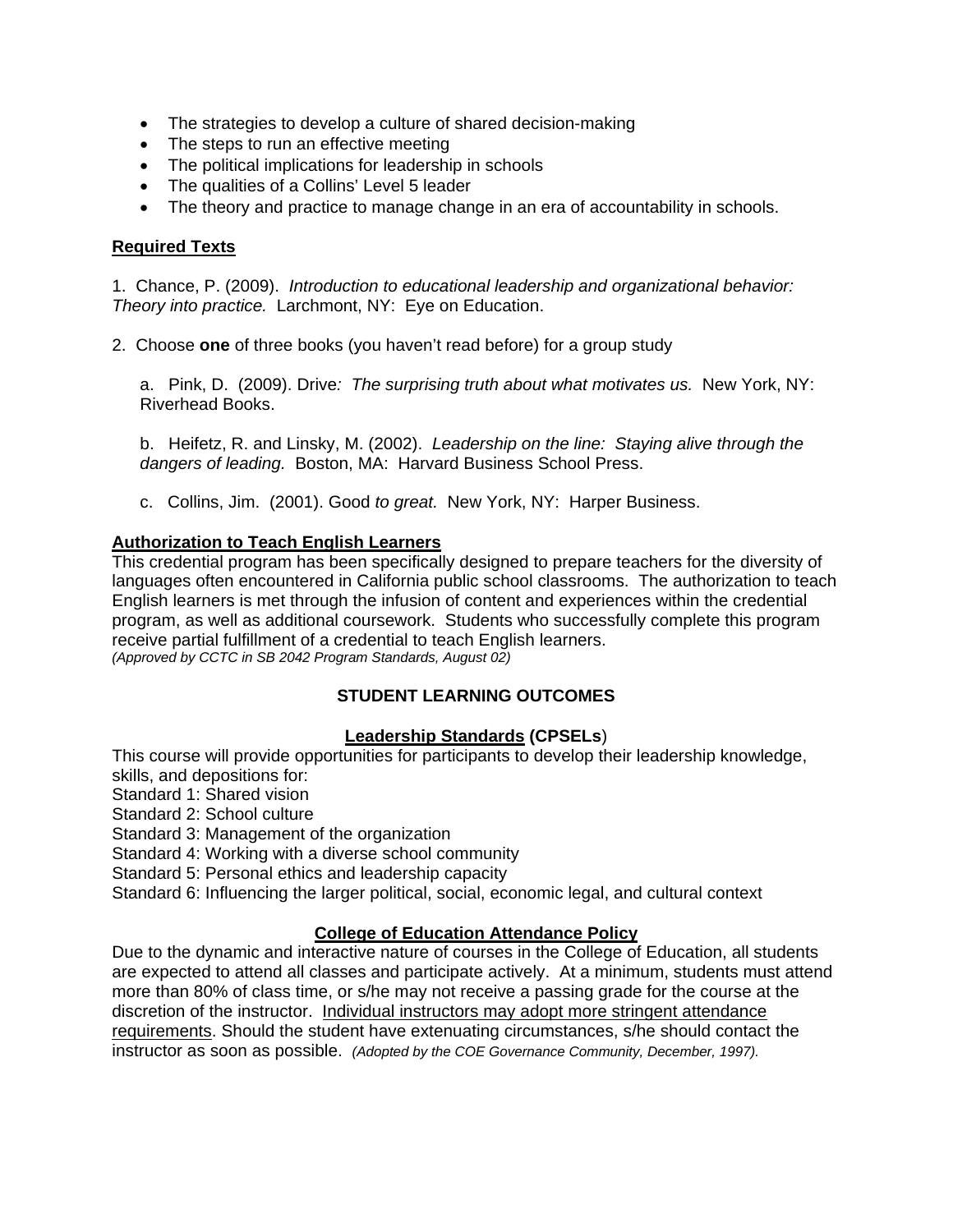### **Students with Disabilities Requiring Reasonable Accommodations**

Students with disabilities who require reasonable accommodations must be approved for services by providing appropriate and recent documentation to the Office of Disable Student Services (DSS). This office is located in Craven Hall 5205, and can be contacted by phone at (760) 750-4905, or TTY (760) 750-4909. Students authorized by DSS to receive reasonable accommodations should meet with their instructor during office hours or, in order to ensure confidentiality, in a more private setting.

### **Course Requirements**

### **Guidelines for EDAD612 Assignments and Grading Standards The following factors will be considered in determining a final grade:**

| <b>Assignment</b> |                                                                                                                                                                                                                                                                                                                                                                                                                                                                                                                                                                                                             | Due date                   | Grade<br>percentage<br>(100%) |
|-------------------|-------------------------------------------------------------------------------------------------------------------------------------------------------------------------------------------------------------------------------------------------------------------------------------------------------------------------------------------------------------------------------------------------------------------------------------------------------------------------------------------------------------------------------------------------------------------------------------------------------------|----------------------------|-------------------------------|
| 1.                | Participation and engagement:<br>Students are expected to engage in class discussion and online<br>assignments on knowledge of texts and assigned readings. This<br>includes the book study reporting out, the communication<br>assignment, and other class participation.                                                                                                                                                                                                                                                                                                                                  | On-going                   | 20%                           |
| 2.                | Annotated Bibliography: Write annotations (between 3 and 5) of<br>best practices in organizational leadership from business models or<br>educational research. Each annotation should be between 50 and<br>100 words. Use APA format for citations and include an introductory<br>and a summary paragraph to your paper. Post on Moodle for class<br>collaboration.                                                                                                                                                                                                                                         | November 8                 | 15%                           |
|                   | 3. Write a Case Study of a School Committee that includes:<br>Part One: Collect data from an active committee at your school site<br>or district. Include information such as: the major goals, the role of<br>the leader, the existing culture, effective and non-effective<br>communication, how decisions are made, examples or a recent<br>conflict and if it was resolved, and a change initiative that is taking<br>place that affects group dynamics in the committee.<br>Part Two: Compare data about your committee researched in Part<br>One with "best practices" researched from your annotated | November 15                | 15%                           |
| 4.                | bibliography or other annotated bibliographies posted on Moodle.<br>Develop an Action Plan in the Single Plan for Student Achievement<br>(SPSA) format to improve the organizational effectiveness of the<br>committee you wrote about in your case study.                                                                                                                                                                                                                                                                                                                                                  | November 22<br>November 29 | 15%<br><b>20%</b>             |
| 5.                | <b>Professional Reading Circle:</b><br>As part of a professional learning community, you will present the<br>key findings from your case study and action plan.                                                                                                                                                                                                                                                                                                                                                                                                                                             | December 6                 | 15%                           |

Note: All assignments must be submitted on or before due dates.

Students will be expected to complete all course requirements according to established deadlines and expectancies of graduate level students. Any assignment turned in late will receive a reduced grade.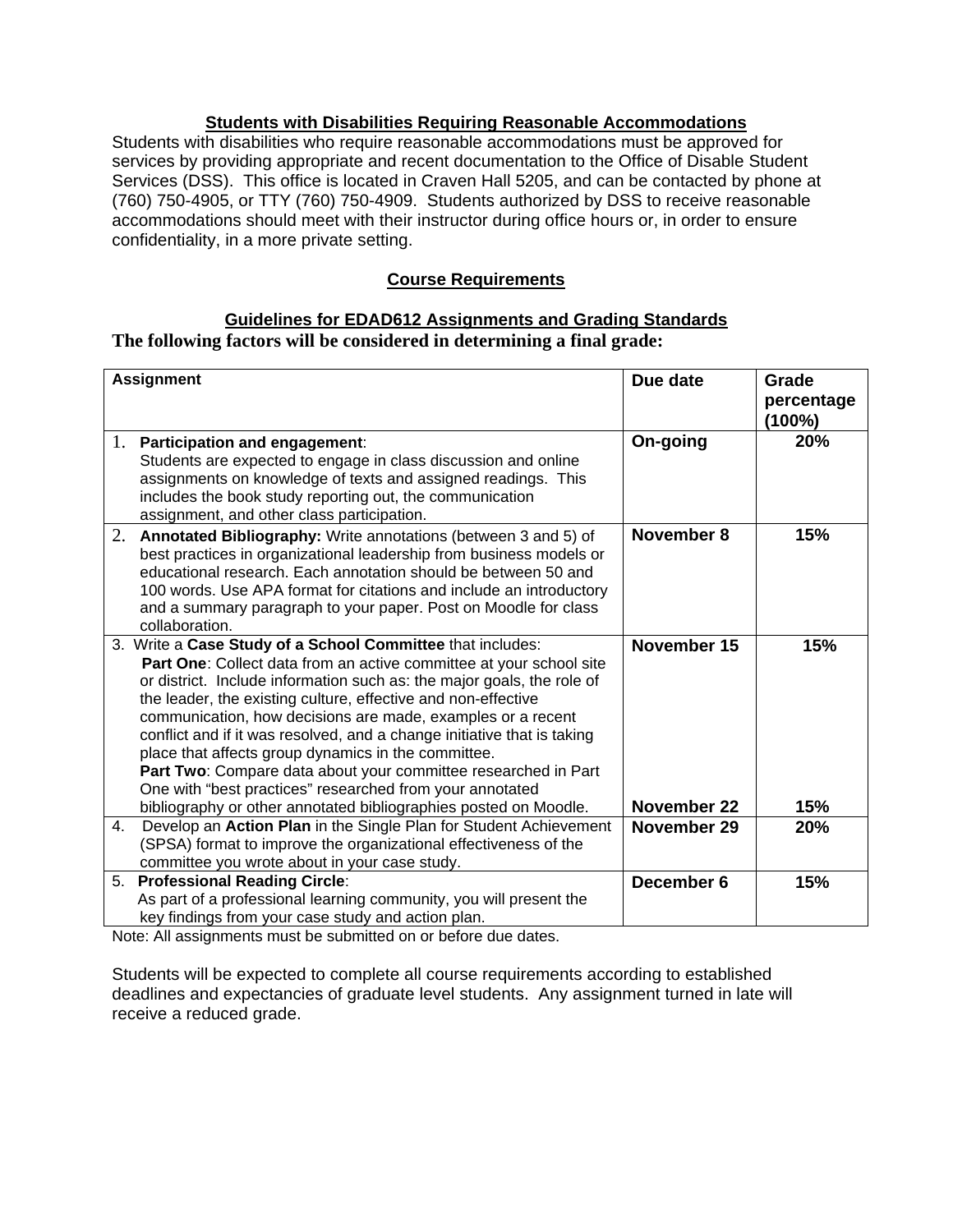#### **University Writing Requirement**

In keeping with All-University Writing Requirement, this course will have a writing component of at least 2,500 words. This requirement will be met through the case study and action plan paper.

### **CSUSM Academic Honesty Policy**

Students will be expected to adhere to standards of academic honesty and integrity, as outlined in the Student Academic Honesty Policy. All written work and oral presentation assignments must be original work. All ideas/materials that are borrowed from other sources must have appropriate references to the original sources. Any quoted material should give credit to the source and be punctuated with quotation marks.

Students are responsible for honest completion of their work including examinations. There will be no tolerance for infractions. If you believe there has been an infraction by someone in the class, please bring it to the instructor's attention. The instructor reserves the right to discipline any student for academic dishonesty in accordance with the general rules and regulations of the university. Disciplinary action may include the lowering of grades and/or the assignment of a failing grade for an exam, assignment, or the class as a whole.

Incidents of Academic Dishonesty will be reported to the Dean of Students. Sanctions at the University level may include suspension or expulsion from the University.

#### **Plagiarism**

As an educator, it is expected that each student will do his/her own work, and contribute equally to group projects and processes. Plagiarism or cheating is unacceptable under any circumstances. If you are in doubt about whether your work is paraphrased or plagiarized see the Plagiarism Prevention for Students website http://library.csusm.edu/plagiarism/index.html. If there are questions about academic honesty, please consult the University catalog.

### **Use of Technology**

Students are expected to demonstrate competency in the use of various forms of technology (i.e. word processing, electronic mail, Moodle, use of the Internet, and/or multimedia presentations). Specific requirements for course assignments with regard to technology are at the discretion of the instructor. All assignments will be submitted and graded online.

### **Electronic Communication Protocol**

Electronic correspondence is a part of your professional interactions. If you need to contact the instructor, e-mail is often the easiest way to do so. It is my intention to respond to all received e-mails in a timely manner. Please be reminded that e-mail and on-line discussions are a very specific form of communication, with their own nuances and etiquette. For instance, electronic messages sent in all upper case (or lower case) letters, major typos, or slang, often communicate more than the sender originally intended. With that said, please be mindful of all e-mail and on-line discussion messages you send to your colleagues, to faculty members in the College of Education, or to persons within the greater educational community. All electronic messages should be crafted with professionalism and care.